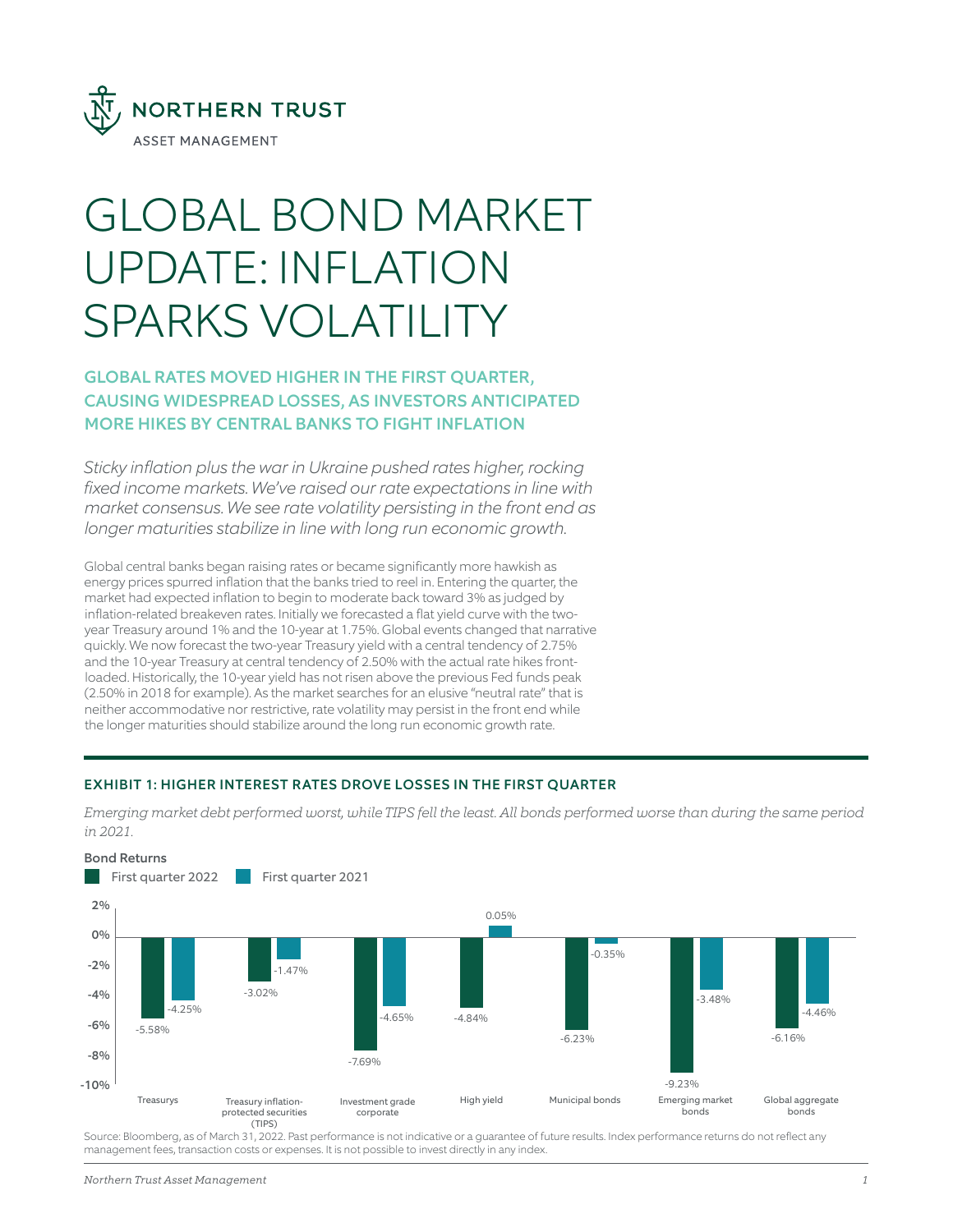#### GLOBAL CENTRAL BANKS: A HAWKISH PIVOT

Central banks turned more hawkish as global inflation intensified. In the U.S., the Federal Reserve hiked interest rates by 25 basis points in March for the first time since 2018. The Federal Open Market Committee (FOMC) continuously repeated their pledge to maintain price stability and implied that rate hikes may be faster and more frequent than previously expected.

The Fed's "dot plot" showed that the median committee member expects to hike at each of seven meetings this year, up from three forecasted in December 2021. This suggests the Fed will pursue a restrictive policy, with the rate reaching 2.75% in 2023, which is above the FOMC's long run estimate of 2.375%. Additionally, the FOMC signaled the potential for a 50 basis point hike at some point this year, and some on the committee wish to see 3% by year-end. Over the next six months, we believe the FOMC will increase interest rates six times to 1.875%, matching market expectations. Our 2.75% target for the two-year Treasurys is indicating a terminal fed funds of 3%, also near market consensus.

As investors expected, the Bank of England (BoE) hiked rates twice this quarter, its third consecutive meeting with a hike. BoE's rate is now 0.75%, up from 0.25%, and the market closed the quarter with almost six more hikes expected this year versus an expectation just under four hikes at the beginning of 2022. The European Central Bank (ECB) also shifted their stance, becoming more hawkish and data dependent. The decision to end net purchases in the ECB's asset purchasing program increased the market pricing of hikes this year. The Reserve Bank of New Zealand also voted to move interest rates higher by 0.25%.

#### EXHIBIT 2: FED FUNDS FUTURES FORECAST 9 TOTAL HIKES IN 2022

*The market expects nine total Fed funds hikes in 2022, which would raise the Fed funds rate to 2.50% or higher following the December 2022 meeting, depending on whether there are any 50 basis point hikes.*



### Number of Fed Funds Rate Hikes Forecast by Fed Funds Futures

Source: Bloomberg, Northern Trust Asset Management , as of March 31, 2022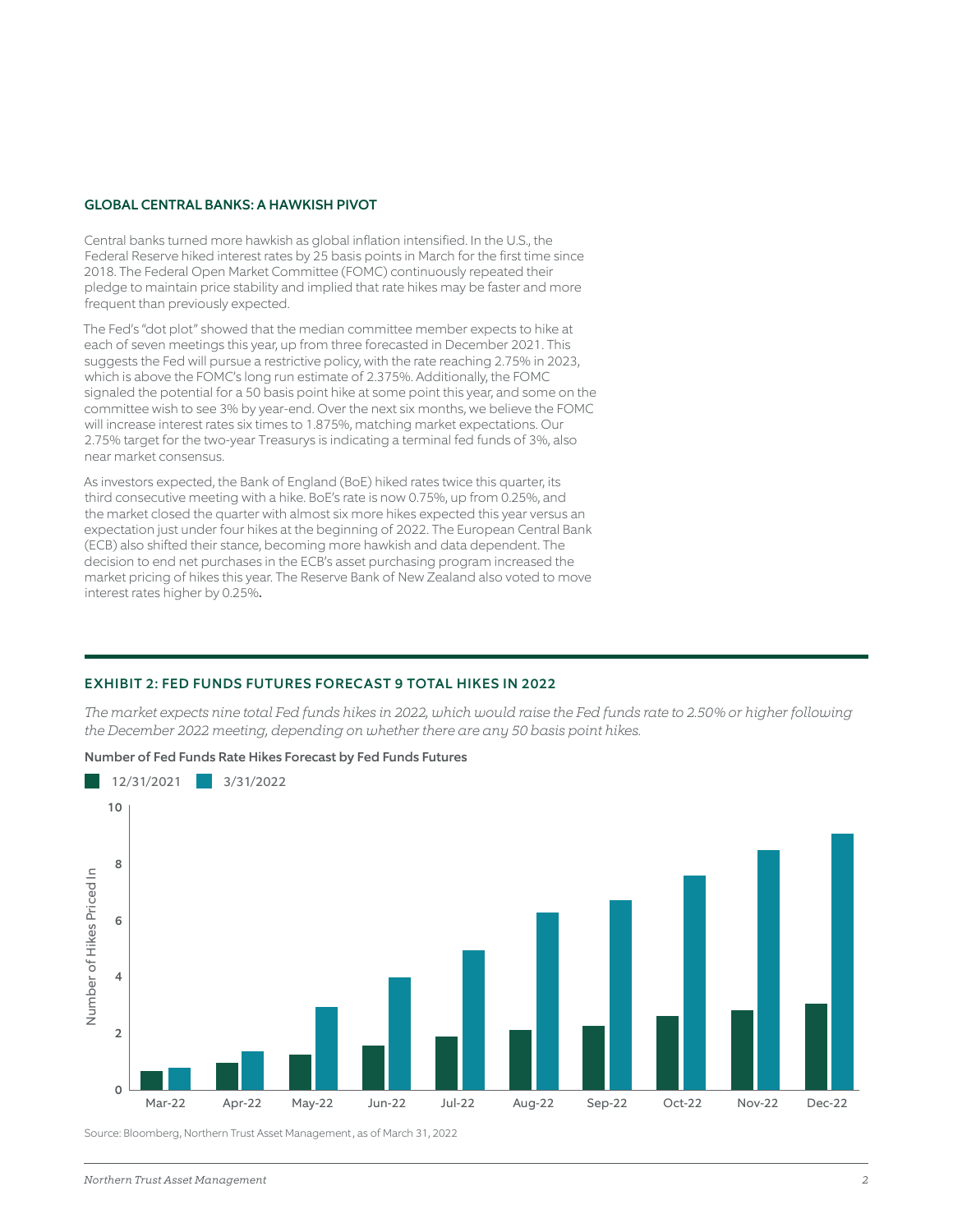#### SHORT-TERM BONDS: POOR LIQUIDITY WIDENS SPREADS

Before the Russia-Ukraine conflict, the money market fund industry had generally been shortening its weighted average maturities as it prepared for rate hikes. As the market digested hawkish Fed commentary and repriced the speed and number of rate hikes, there was a strong preference for floating rate paper over fixed rate securities. As announced in the most recent FOMC minutes, it appears that balance sheet reduction will be announced as early as the May 2022 meeting, and the reduction is expected to run more rapidly than during 2017–2019. We remain focused on principal preservation, liquidity and yield, with particular attention on liquidity across our portfolios to accommodate any unexpected outflows. We still do not expect the usage of the Federal Reserve's Overnight Reverse Repo Facility (RRP) to drop meaningfully until the balance sheet normalization process is well under way. Therefore, there will continue to be a supply/demand mismatch, and short government paper will likely continue to trade at or below the RRP rate.

Following the initial shock of the war in February, one- to three-year credit spreads widened. However, sentiment improved by the second half of March, and 1-3 year option adjusted spreads ended the quarter at 59 basis points, 17 basis points wider for the first quarter<sup>1</sup>. We remain neutral to duration and risk and are closely watching the path of monetary policy.

The Treasury market was volatile as rates moved rapidly higher. The move to multiyearhigh interest rates was caused by inflation, a hawkish Fed and thin liquidity. The FOMC delivered its first interest rate hike since 2018. Despite the move higher, the curve moved from flat to inverted, meaning shorter maturities offer a higher yield than their longer counterparts. Although some investors believe curve inversions are the proverbial "canary in the coal mine" for recessions, we believe it is more reflective of the future path of monetary policy. The yield curve's shape tells investors that the FOMC is likely to raise rates in the near term, but inflation and growth will return to a more moderate level over the longer term. TIPS break-evens continuously moved higher through the quarter.

Global rates were not free of volatility, and yields moved higher as monetary policy shifted from loose to rapid tightening. Government rates hit multiyear highs. Specifically, German bunds three years and longer all moved into positive yield territory.

#### EXHIBIT 3: TREASURY YIELD CURVE SHOWS HIGHER RATES ACROSS THE BOARD

*During the first quarter, rates rose significantly across all maturities and became inverted, with some shorter maturities yielding more than long maturities. Rates rose the least at the long end, reflecting the belief that inflation and growth will moderate over the longer term.*



#### Bloomberg, as of March 31, 2022. Past performance is not indicative or a guarantee of future results.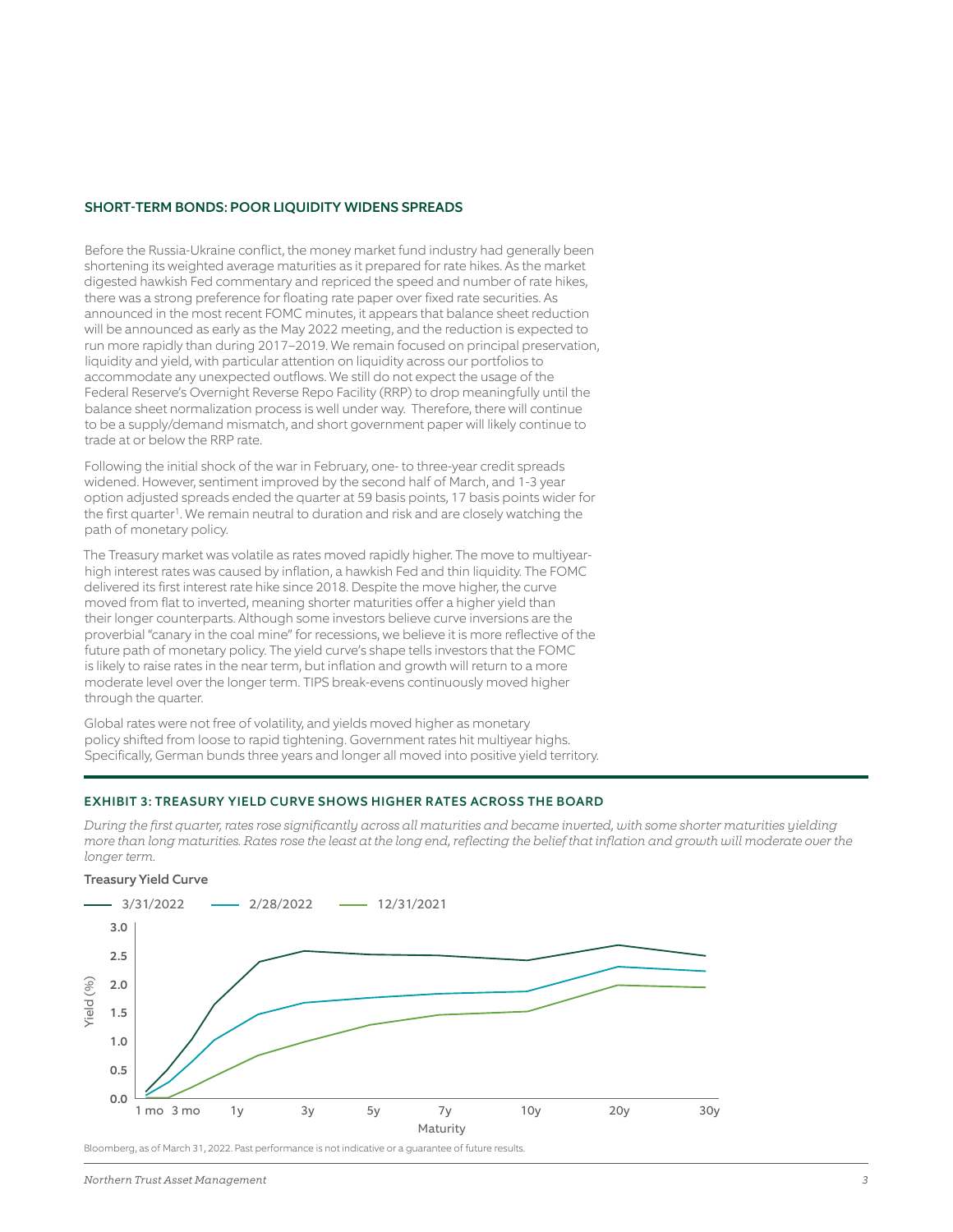#### INVESTMENT GRADE CORPORATES: HIT BY HIGHER RATES

Investment grade corporates sold off due to the rapid rise in Treasury yields. Credit spreads widened, making lower quality investment grade bonds underperform their higher quality investment grade peers. The market volatility caused corporates to issue bonds at a start-stop pace throughout the quarter. Despite higher rates, corporate issuance of \$453 billion was on par with the first quarter of 2021. Almost one-third (31%)<sup>1</sup> of bonds issued were between 10 and 30 years as corporate borrowers tried to lock in debt before funding costs continued to rise. Furthermore, new issue concessions — the additional yield investors receive on newly issued bonds relative to their previously issued counterparts — are roughly 4.5 times higher<sup>2</sup> than in 2021. This suggest that investors believe there are more risks than before the current valuation of newly issued securities. U.S. corporate spreads moved 23 basis points wider on the quarter, but fundamentals of the asset class remain strong. We continue to have a positive outlook on investment grade.

Pivoting to Europe, both euro and sterling investment grade credit were hurt by the Ukraine conflict's impact on economic growth and already-high inflation in the region. As a result, spreads widened throughout the quarter, with option adjusted spreads reaching 159 basis points on March 15, the highest we have seen since the pandemic's onset, before closing the quarter at 128 basis points<sup>1</sup>.This produced a 4.84% loss for the quarter, with BBB leading the way (-5.43%) versus AA ( 3.65%). First-quarter issuance remained robust and consistent with what we have seen in recent years, with €95 billion in new deals. Sterling credit experienced the same dynamics but also with an active BoE tightening monetary policy, including the announcement they plan to sell their corporate bond portfolio from their asset purchase program. Details of the sale process of the £20 billion portfolio are due to be announced in the second quarter and are designed to not disrupt the functioning of the sterling investment grade corporate market. Sterling investment grade spreads widened over the quarter to close at 147 basis points, up 34 basis points from the start of the year and producing a 7.23% loss. Sterling new issuance for the first quarter was the lowest since 2018, with just £7 billion of new deals.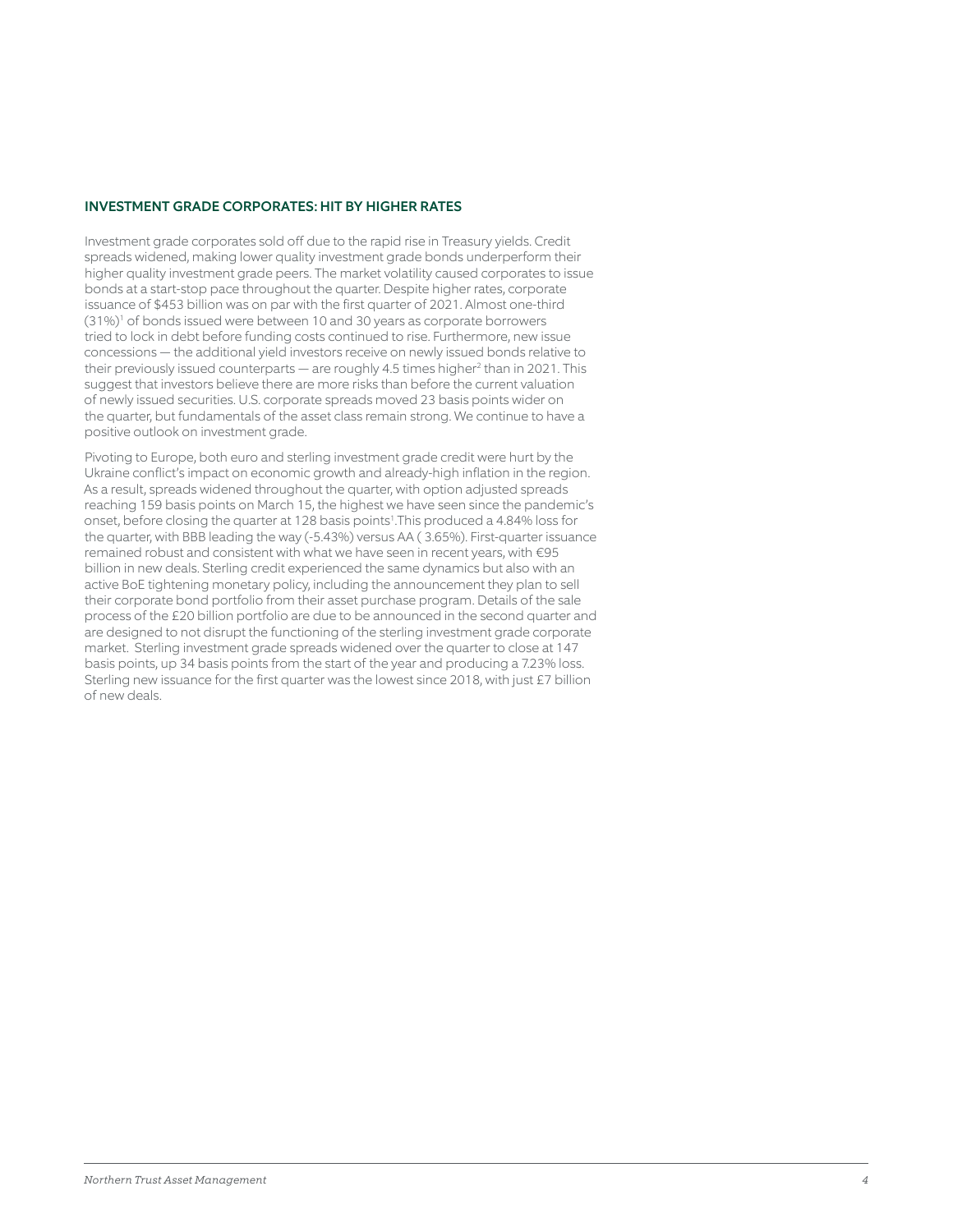#### HIGH YIELD: LOWER-RATED BONDS OUTPERFORM

U.S. high yield credit was one of the best performing asset class within fixed income, as it is less affected by interest rates than other sectors. Treasury market volatility and broader risk-off sentiment slowed the issuance of high yield bonds. First-quarter issuance had its slowest start since 2016, with issuance slightly above \$43 billion. The lack of new high yield bonds created a floor for high yield valuations, despite continuous flows out of the asset class. The uncertain geopolitical backdrop caused option adjusted spreads to widen 42 basis points over the quarter. The asset class continues to benefit from the improving economy, which helped the default rate fall to 1.2% in February, a multiyear low. We continue to have a positive view of the fundamental backdrop for high yield, focusing on the mid-range of the credit quality spectrum to capture potential spread compression.

Similar to its U.S. counterpart, euro high yield corporate issuance ground to a halt, with issuance of only €14 billion during the quarter. This was the slowest start to the year since the first quarter of 2019. Additionally, the asset class saw outflows of roughly €4 billion. Option adjusted spreads widened 76 basis points over the quarter, largely affected by the same factors as the U.S. high yield market.

#### EXHIBIT 4: HIGH YIELD ISSUANCE SLOWED

*First-quarter issuance had its slowest start since 2016, with issuance slightly above \$43 billion. The lack of new high yield bonds created a floor for high yield valuations, despite continuous flows out of the asset class.*

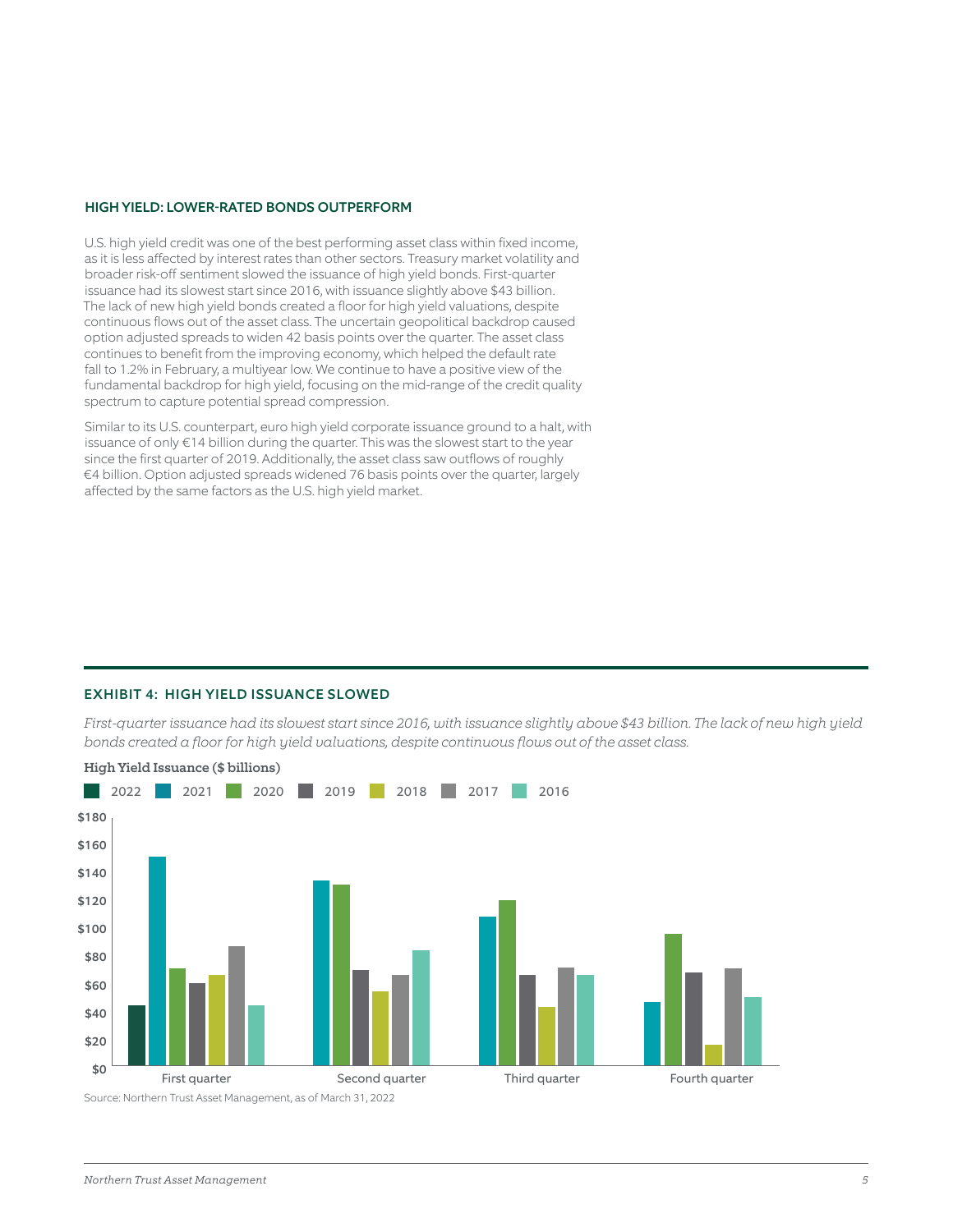## MUNICIPAL BONDS: PRESSURED BY FUND OUTFLOWS AND SUPPLY OF NEW ISSUES

Municipals underperformed for the quarter, as expensive valuations, fund outflows and new issue supply pressured yields and muni/Treasury ratios higher. The overall muni index lost 6.23% for the quarter, the worst first quarter performance on record. The flattening yield curve helped relative performance versus most indices. Shorter mandates generally outperformed their longer counterparts, but returns were negative across the board. AAA credits outperformed BBB credits by 100 basis points, as credit and coupon spreads widened from their tightness at the end of 2021. Higher credit quality and higher coupon holdings aided performance.

Muni technicals remain weak, with continued outflows and building supply pressuring muni ratios higher. Interest rate risk should typically be defensive to start and trend toward neutral following the April 15 tax deadline. Bulleted maturity structures are preferred, and longer barbell structures will likely be reduced. Credit spreads remain tight but are slowly widening after record spread compression over the last two years. New-money, tax-exempt issuance remains firm as strong revenue growth, better funded pensions and federal stimulus money provide budget flexibility for states and local governments.

1 Bloomberg, as of March 31, 2022

2 Northern Trust Asset Management, as of March 31, 2022